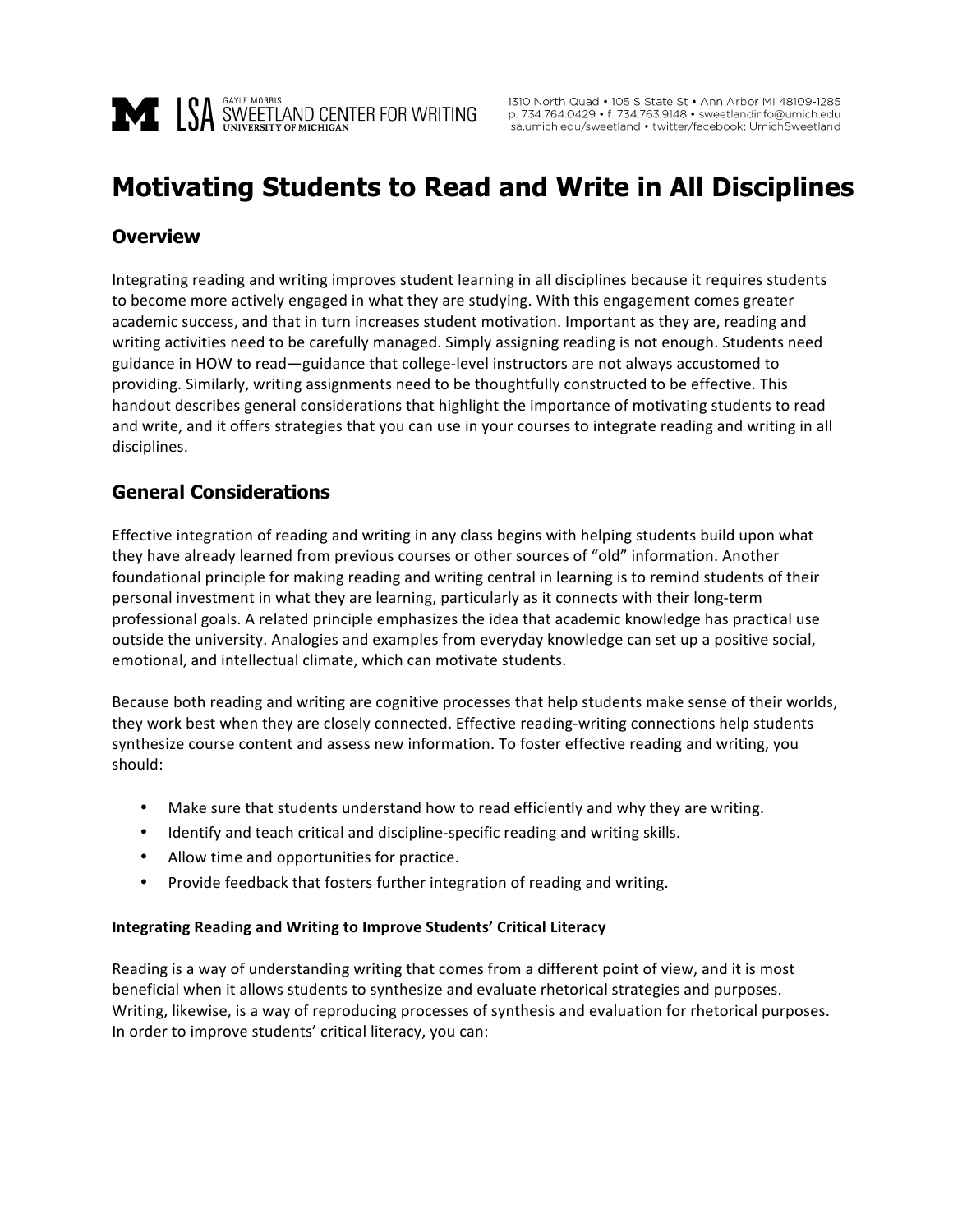- Provide an Appropriate Level of Challenge: Students learn best when you set up reasonable yet challenging goals that build on the literacy skills students already possess. One way to begin is to offer models of good discipline-specific writing, explaining what makes the writing effective. Analyzing models and anti-models of effective writing can motivate students to read sources with a critical eye and to perform writing tasks with more confidence.
- Allow Sufficient Time to Practice: This means devoting class time to reading/writing activities, not just expecting students to do them outside of the classroom. Some instructors resist using class time for these activities because it can reduce the total amount of material covered, but the emphasis on student reflection that is fostered by integrating reading and writing often yields deeper learning.
- Evaluate Students' Reading and Writing Practices: Many low-stakes writing assignments do not need to be graded formally, but student learning will be enhanced when you provide feedback. One way to do this is to model responses for the whole class, explaining how you would read a particular text or passage, and how you would write about it—making sure to explain why such strategies are effective and how they achieve the desired result.
- **Engage in Peer-Review Exercises:** When encouraged to share their work, students can acquire a sense of community linked to reading and writing. You can provide specific guidelines for peer review so that students can reinforce discipline-specific approaches to reading and writing. For more information on peer review, see the "Using Peer Review to Improve Student Writing" handout on the Sweetland Center for Writing website.

# **In Practice**

In this section, we focus on activities and exercises that you can use in your courses to motivate students so that they can integrate reading and writing practices. These strategies have been collected from several sources, and they can be applied to all disciplines. For further information on these resources, see the references at the end of this document.

### *Strategy 1: "Read-to-Learn" and "Write-to-Learn" Exercises*

You can engage students in exercises that use writing to improve reading and exercises that use writing to help students shape their ideas.

- Ask students to write in their texts: Students are too often passive readers. If they are instructed to write notes in the margins of their books—where they can challenge new notions or ask questions—the reading process becomes far more active. Furthermore, when writing in the margins, students find that there is "room" on the page for their conversations—a visual reminder that all texts are part of an ongoing discussion and are not the last word on a given subject.
- **Require students to write short response papers:** You might allow these brief writing exercises to be connected to one particular passage in the text (of the students' choosing). Short response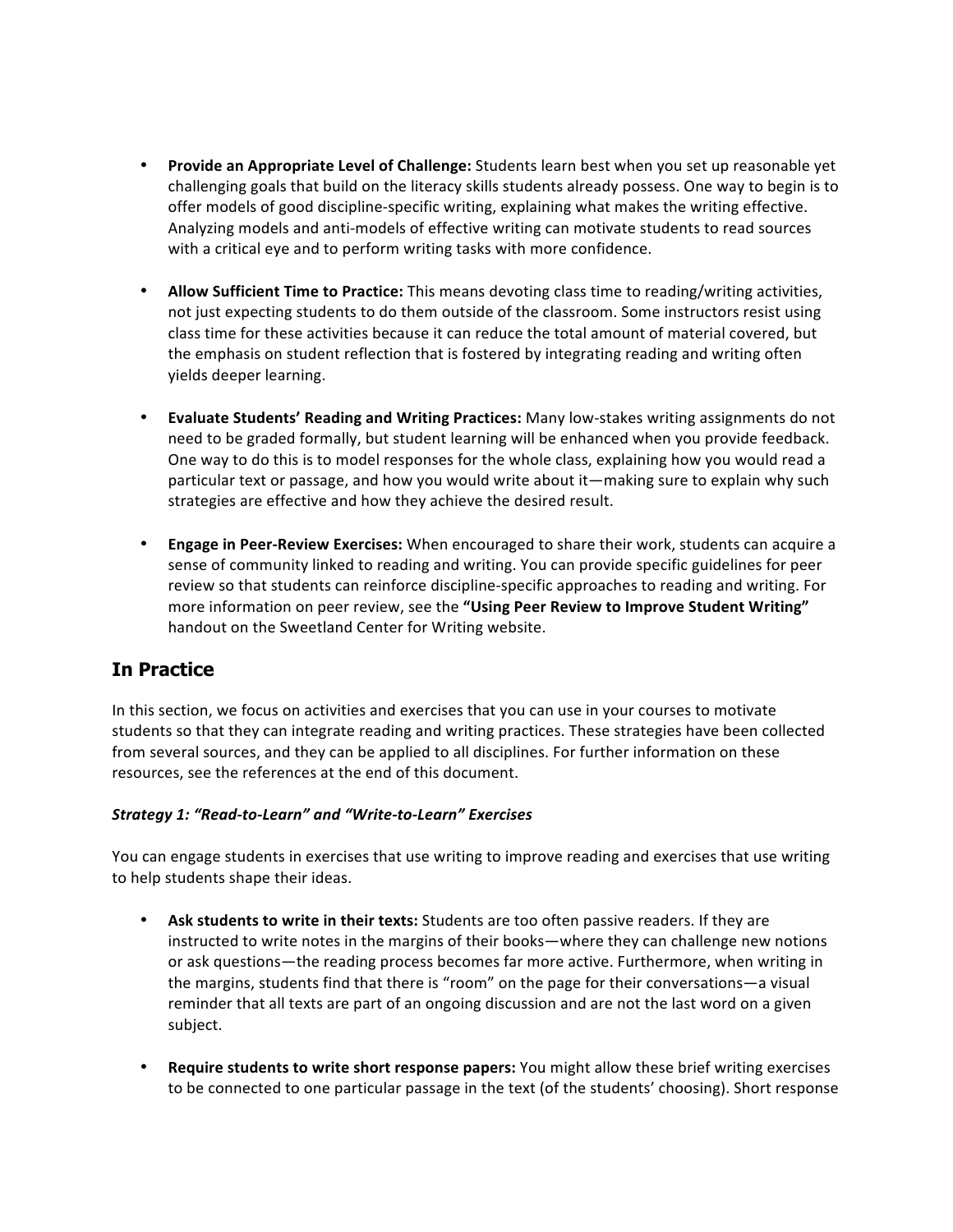papers not only encourage students to write their way towards a more complete understanding of the texts, they can also serve as the basis for more productive class discussions.

- **Assign discovery drafts:** Though it helps if you can provide some degree of focus, discovery drafts are essentially "free-writing" exercises, in which students sit down at the computer and allow themselves to "think out loud" on a particular topic. Discovery drafts are especially useful if students are encountering new or challenging ideas. Discovery drafts help students become acquainted with the phrasings and nuances of difficult or unfamiliar material.
- Assign in-class free-writing assignments: Present students with a topic (or let them come up with their own) and allot fifteen minutes of class time for free-writing. Then use what students have written to guide the class discussion.
- Ask students to share their written reactions to the reading: Students can exchange their "marked-up" texts and notes with other students, so that each can see the kind of active reading the others are doing.

#### **Strategy 2: The Invention Journal**

The invention journal is a place where students are free to record in writing their progression in the class. It is also a place where students can express their creativity by establishing connections and generating ideas. The motivating factor in an invention journal is that it is not, per se, part of a specific assignment, but it works as a preparation for other, more structured assignments.

In such a journal, students can:

- Generate ideas for a project or assignment.
- Analyze lines of reasoning and ways of thinking that are important within the project.
- Analyze their audience and their own perception of that audience.
- Record and plan further research.
- Plan for and analyze strategies for completing a project or assignment.
- Record their own personal reactions to the task they are addressing and their progress on the task.
- Begin organizing and composing their projects in the form they will ultimately take.
- Record the feedback received from you and others during peer-critique activities.

#### *Strategy 3: Training Students to Read Like a Writer*

You can ask questions to help students read like a writer, i.e. reading to see how something is stylistically and argumentatively constructed so that students can use similar strategies. You can use these questions to start class discussion, and they often serve as a good starting point for modeling strategies. When encouraging students to read like a writer, have them address questions such as these:

• What is the author's purpose for this piece of writing?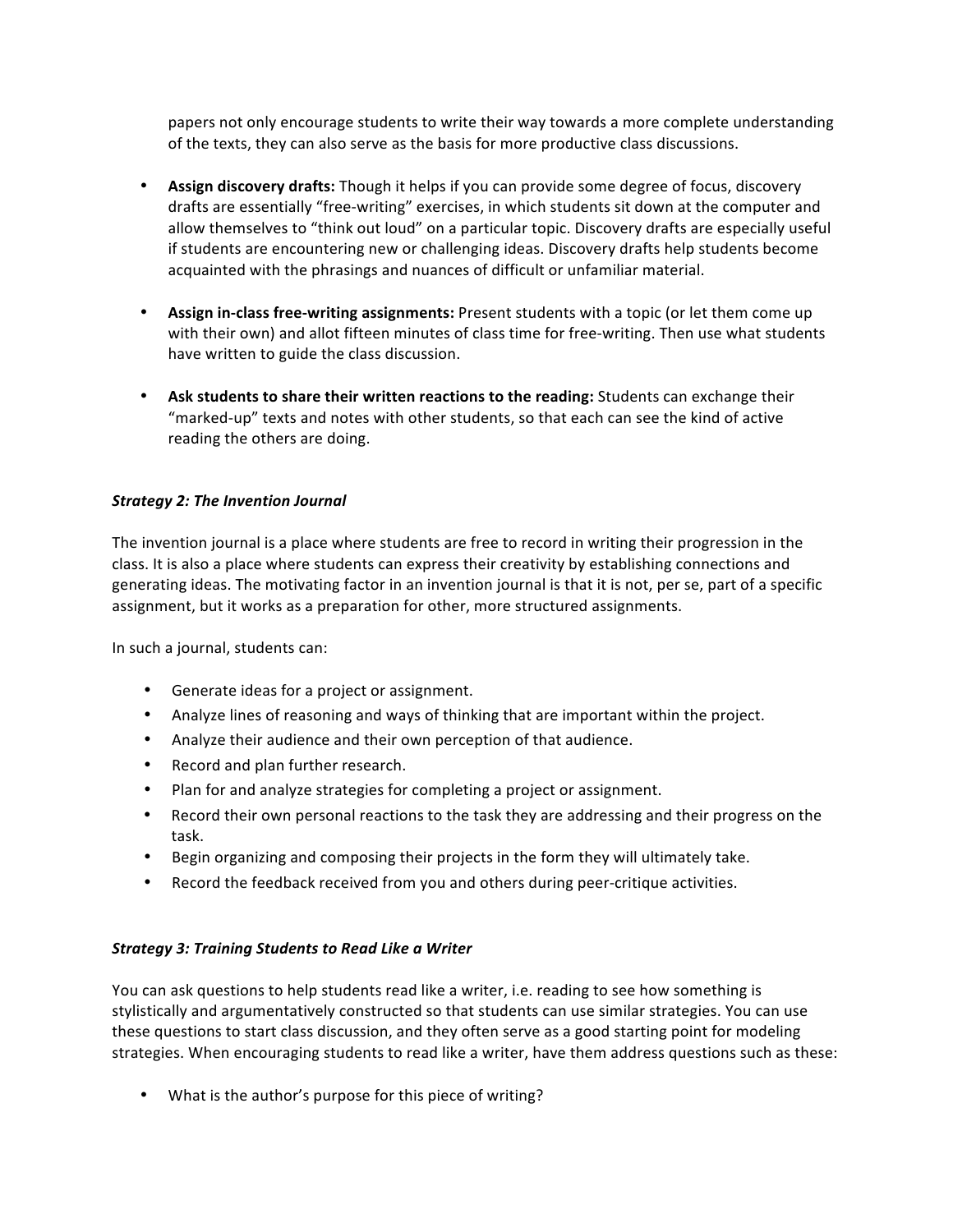- Who is the intended audience?
- How effective is the language the author uses? Is it too formal? Too informal? Perfectly appropriate?
- What kind of evidence does the author use to support his/her claims? Does he/she use statistics? Quotes from famous people? Personal anecdotes or personal stories? Does he/she cite books or articles?
- How appropriate or effective is this evidence? Would a different type of evidence or some combination of evidence be more effective?
- Are there places in the writing that you find confusing? What makes the writing in those places unclear?
- How does the author move from one idea to another in the writing? Are the transitions between ideas effective? How else might he/she have transitioned between ideas?
- What rhetorical techniques does the author use? Are they effective? What would be the advantages and disadvantages if you tried these same techniques in your writing?

#### *Strategy 4: Learning Records*

The Learning Record (LR) requires students to gather, organize, analyze, evaluate, and report evidence of their progress and achievement. While it offers a consistent structure for organizing and presenting this evidence, it does not constrain either the contents or the methods by which the evidence is produced. The principles of the LR model include review of diverse forms of information about student learning over time, including samples of student work and students' reflections on what they know and can do.

The process of keeping the LR begins with the student creating a Background Document by establishing the student's learning history from two sources: an *interview* about the student's development conducted by the student with someone who knows the student well (a parent, a teacher, a friend), and the student's *reflection* about his or her development (Part A).

The next step is to gather work samples as ongoing evidence of learning, including tape recordings of performances, drafts of papers, sketches and diagrams, diagnostic test results, quizzes or exams, links to online materials, and other samples of student work.

In the *analysis* portion of the LR (Part B), students interpret this evidence in terms of the course objectives and five dimensions of learning:

- Confidence and independence
- Knowledge and understanding
- Skills and strategies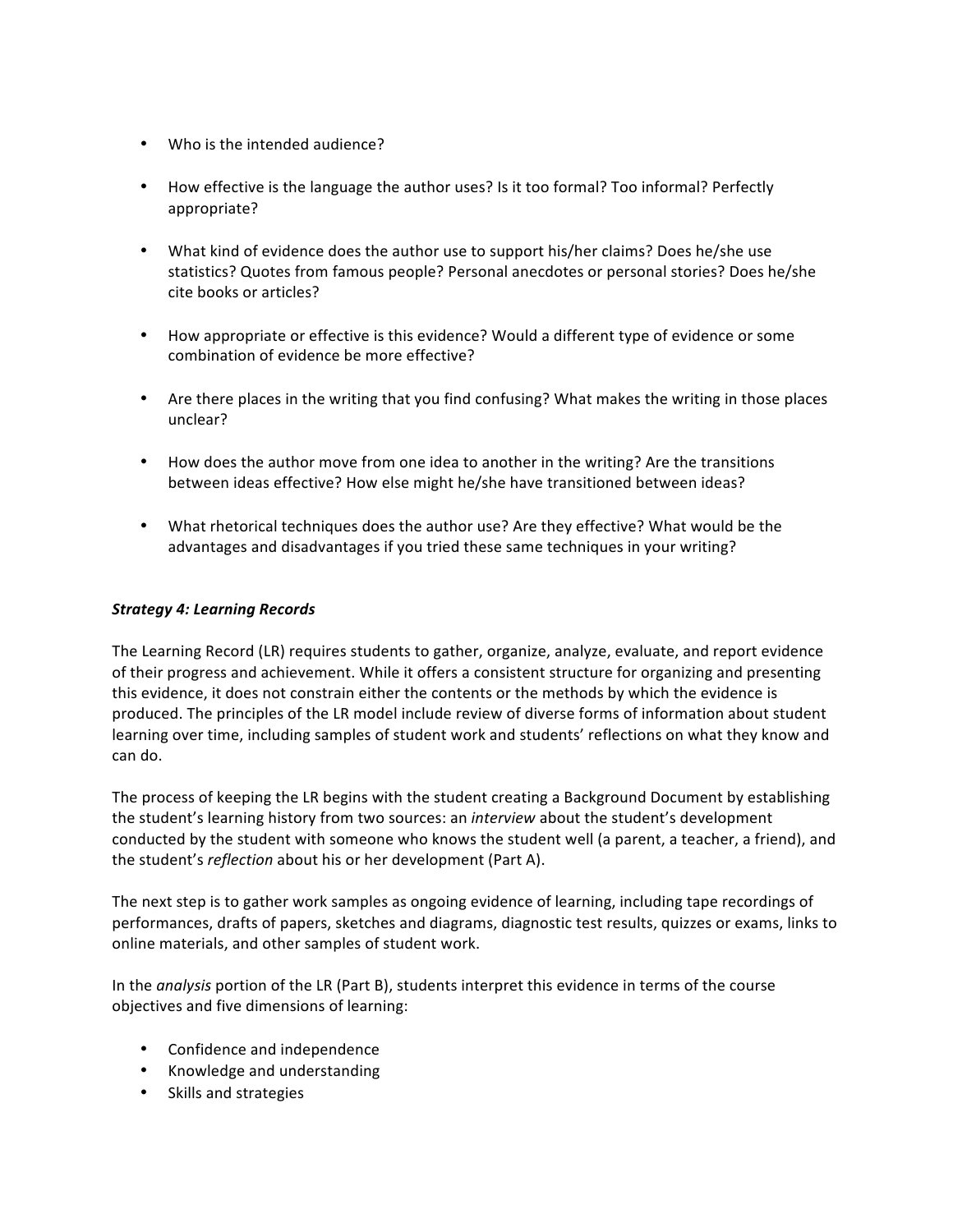- The use of prior and emerging experience
- Reflectiveness

In the final section of the LR (Part C), students develop an *evaluation*, comparing the evidence in the LR with grade criteria that you defined. You then respond to the evidence, the analysis, and the student's estimated grade with the final evaluation.

Thus, the LR is well suited to assess collaborative work, creative inquiry, online projects, and other kinds of work that are usually considered difficult to evaluate. It is also well suited for evaluating students who come into the class with different sets of skills and background experience, or physical or learning disabilities.

#### **Strategy 5: The Précis**

Challenge students to write an effective précis on an assigned reading or on their own drafts. A *précis* is designed to reflect the structure of a text's argument; it is not just a set of notes on the text's content. Typically a précis has three sections:

**Section One:** a statement about the text's *focus*. This is the main issue that the text addresses. Students write a concise statement (1-2 sentences) on that focus. Students should not include journalistic commentary, or examples, or evaluations. They should just state the topic of the text.

**Section Two:** a statement of *logic* and *goal* (the text's *intent*). This statement will introduce a *chart with headings* encompassing the text's data in two parallel columns of notes (usually with page references to the reading).

Challenge students to identify the logic pattern in the text, and then have them articulate that logic in writing. For example, they can be encouraged to complete critical sentences such as these:

| "By examining the sources of | , the author shows the consequences of |
|------------------------------|----------------------------------------|
|                              |                                        |
|                              |                                        |
|                              |                                        |

"In order to \_\_\_\_\_\_\_\_\_\_\_\_\_\_\_\_, the text correlates the \_\_\_\_\_\_\_\_\_\_\_\_\_\_\_ and \_\_\_\_\_\_\_\_\_\_\_\_\_\_\_\_ of \_\_\_\_\_\_\_\_\_\_\_\_\_\_." 

Encourage students to recognize and use verbs that typically indicate logic: compare, contrast, link causally, cause, follow from, etc.

After recording their ideas on logic patterns, students write two column headings to create classes of information that the author systematically correlates with each other. Under these headings, students can add three or four examples that illustrate the logic pattern.

**Section Three:** a paragraph (about 3 sentences) indicating the *implications* of the information pattern. This is not a description of the information pattern or focus, but rather an extension of the covert statement implied by the information and pattern. That is, what is this text good for? In setting the argument up this way, what is being asserted, hidden, or brushed aside? What is new or old-fashioned about the correlations made? Who would profit most by this arrangement?